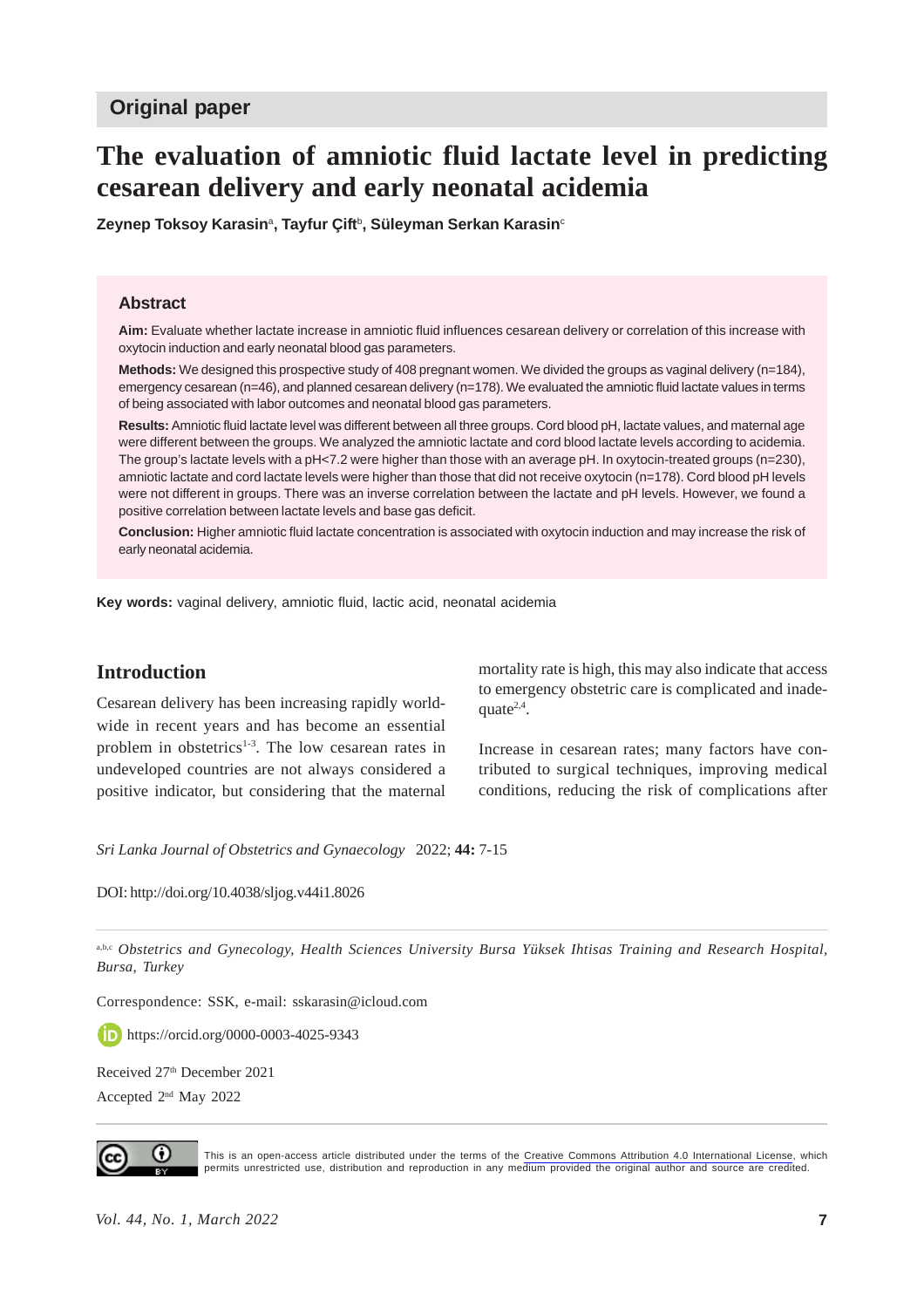surgery, demographic and sociocultural factors, safer perception, and desire of patients<sup>5-7</sup>.

Labor dystocia is a common obstetric problem worldwide and is one of the main indications for operative labor8 . Oxytocin is a drug used in pregnant women who develop dystocia, which increases uterine stimulation and contractions, and the American Food and Drug Administration (FDA) approved it for use $9-11$ .

Myometrium is a non-homogeneous structure composed of myocytes and flat muscle cells arranged in bundles embedded in connective tissue. Inefficient and prolonged muscle activity during labor can lead to uterine muscle hypoxia with progressive lactic acidosis in the tired myometrium<sup>12-14</sup>. The hypoxic environment further reduces the contraction power of the uterine12-15. More prolonged or more exposure of oxytocin to hypoxic remaining or tired myometrium tissue may further increase lactic acid production, labor dystocia, and a vicious cycle may prolong the cause. This situation may increase the risk and frequency of cesarean delivery.

A close correlation was found between lactate produced by myometrium and lactate levels in amniotic fluid in some studies<sup>8,16,17</sup>. Pregnancy and labor have a physiologically hypoxic environment. Umbilical cord pH, base deficit, and lactate level analyses appear to be a reliable marker for neonatal problems and functional predictors of adverse neonatal outcomes $18-22$ .

The Royal Society of Gynecology and Obstetrics (RCOG) recommends routinely evaluating cord blood parameters in all operative vaginal births and cesarean sections due to foetal causes<sup>23</sup>. Likewise, the American Society of Gynaecology and Obstetrics (ACOG) recommends that the umbilical cord blood analysis be seen in any baby who raises suspicion of foetal metabolic problems<sup>24</sup>.

This study's primary purpose is to investigate the relationship between high lactate levels in amniotic fluid and the risk of cesarean delivery. Our study's secondary objectives are to investigate the effect of oxytocin use on amniotic fluid lactic acid (AFL) during labor, the effect of amniotic fluid lactic acid levels on the foetus cord blood parameters, and the correlation of infant birth weight with amniotic fluid lactic acid level.

# **Materials and methods**

We performed this study between December 2019-

May 2020 at the Health Sciences University, Bursa Yüksek ihtisas Training, Research Hospital (EAH), Turkey, Obstetrics-Gynecology department.

It was designed cross-sectionally prospectively with the participation of a total of 408 volunteers. The study was approved by the Local Ethics Committee with numbered 2011-KAEK-25 2019/06-27, and participants were informed of the 'Informed Volunteer Consent Form' read and signed.

## **Determination method of groups**

In this study, 230 pregnant women undergoing labor induction constituted the study group. Also, 178 pregnant women who underwent planned cesarean at the  $39<sup>th</sup>$  week, depending on the history of previous uterine surgery, were included in the study as a control group.

The first group consisted of 184 pregnant women who delivered vaginally. The second group consisted of 46 pregnant women who had labor dystocia or acute foetal distress developed during labor and performed a cesarean delivery. In the third group, 178 pregnant women did not have labor pain, and that we applied for the planned cesarean. All participants in the groups were between 37-41 weeks, above 18 years of age, healthy, single pregnant without foetal or maternal comorbidity with an estimated foetal weight of <4500 grams.

Oxytocin and amniotomy were applied to the study group according to ACOG guidelines and in the same standards<sup>25</sup>. Accordingly, oxytocin was administered at 500 c.c isotonic solutions, with a dose of 5mU per minute, with an increase of 5mU per minute until an adequate uterine contraction activity was established, a condition of increasing to a maximum dose of 30 mU/min.

## **Data collection method**

The labor followed up in three stages based on current data-the first stage, defined as the duration of cervical dilation between 0-10 cm. The second stage of labor is until the baby's birth from 10 cm (full dilation) dilation. We have defined the period in which the placenta is fully separated as the third stage. We considered the latent phase 0-6 cm as the cervical dilatation process and the active phase as the duration between six cm and full dilatation<sup>26</sup>. Cesarean delivery was performed in labor dystocia cases, which we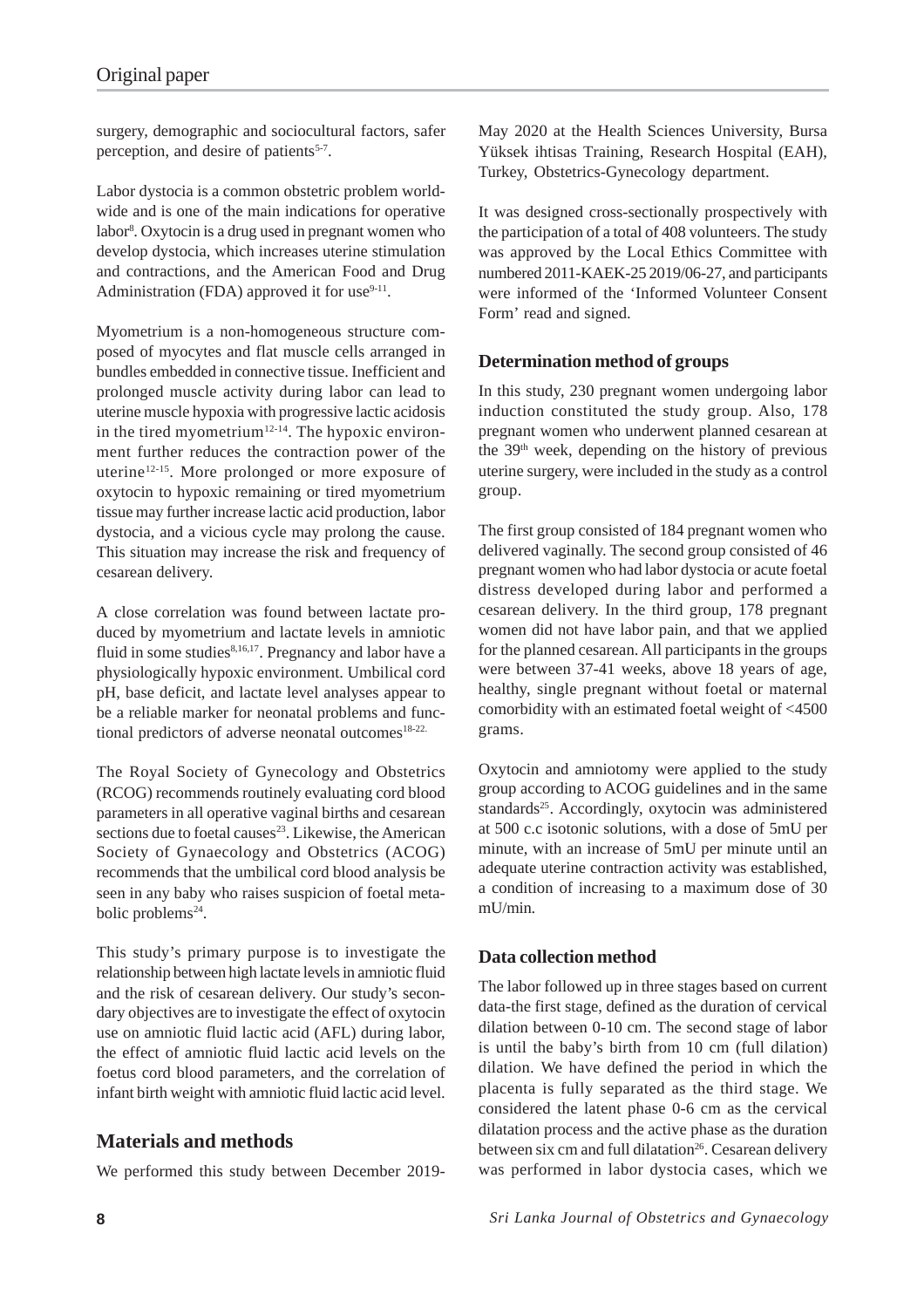mentioned in the active phase or the second stage as protraction or  $arrest^{26-28}$ .

#### **The method of collection of amniotic fluid**

Sterile speculum examination was performed for each pregnant woman in the study group who entered the active phase. A two c.c fluid sample was collected for lactate determination by penetrating the amniotic membrane with a syringe without contamination and contact. Amniotic samples were transferred to sterile sample tubes and analyzed immediately at the bedside. In the planned cesarean group patients, amniotic fluid collected from the amniotic membrane prolapsed after uterine incision in sterile conditions with the syringe tip.

The lactate concentration measured with the Lactate Scout 4 instrument (SensLab GmbH, Leipzig, Germany), which only needs 0.2 ml of amniotic fluid, is an electrochemical test strip method and analyzes lactate concentration.

#### **Cord blood gas analysis method**

In all groups, the umbilical cord was double clamped with 10cm after birth. Then the distal segment was cut, and blood samples were taken from the umbilical artery. A cord blood sample taken with a heparinized syringe analyzed on ABL 800 FLEX blood gas analyzer. Sampling from umbilical artery blood was preferred. Because the umbilical arterial blood mainly reflects foetal metabolism and venous blood mainly reflects placental functions<sup>29-31</sup>.

Although different threshold values were there in various publications in terms of blood gas pH value, we accepted umbilical artery average pH values in the range of 7.20-7.28 by considering the Turkish Neonatology Association's infant guide 2016<sup>32</sup>.

#### **Statistical analyses**

Statistical analysis performed using statistical package SPSS software (Version 25.0, SPSS Inc., Chicago, IL, USA). The normal distribution for each continuous variable was checked with Kolmogorov Smirnov and Histograms, and all numerical data expressed as a median (minimum-maximum) or rate. The categoric variables between the groups were analyzed using the Chi-Square test. One Way ANOVA test used for normally distributed data and the Kruskal Wallis test for non-normally distributed data. As the variance analysis was significant, comparisons made using the

Post-hoc Tukey test or the Mann-Whitney U test. Correlations tested with Spearman's correlation test. Receiver operating characteristic curves (ROC curves) created, and the areas under the curve (AUC) and sensitivity (sen.), and specificity (spe.) were calculated. Cut-off value determined between the second and third groups lactate levels. P values <0.05 were considered statistically significant.

#### **Results**

A total of 408 pregnant women were included in the study and examined in 3 groups: the first group named VD, the second group as CS, and the third group named PCS.

Pregnant women included in the study evaluated according to the mode of delivery. Amniotic fluid lactate (AFL), cord blood pH, cord blood lactate (CBL) value, maternal age  $(p<0.001)$ , and the number of births (p=0.002) were statistically different between the groups. When groups were evaluated as binary as post-hoc, no statistically significant difference was found in terms of AFL between VD and CS groups  $(p=0,482)$ . The cord pH values of pcs, vd, and cs groups were 7.33  $\pm$  0.1, 7.28  $\pm$  0.1, and 7.26  $\pm$  0.1 respectively (mean  $\pm$  SD) and statistically significantly different (p<0.001). We determined that the AFL, cord pH value, CBL value of the planned group (PCS) were lower than the other groups (Table 1).

The participants were evaluated according to their acidic status in the baby. When we examined AFL and blood gas lactate value according to acidemia groups, the lactate levels of the group with  $pH < 7.2$  (9,1) (1,8-13,4)) found to be statistically higher than those with normal pH  $(4,6(0,6-12,4))$  (p<0.001) (Table 2).

When the groups divided into two groups according to whether oxytocin is applied or not, in groups 1 and 2 (n=230) receiving oxytocin, AFL (6.0 (0.6-13.4)  $mmol/L$ ; 3.2 (0.6-10.5)  $mmol/L$ , respectively; p<0.001), and CBL levels (2,2 (0,2-8,5) mmol/L; 1,7 (0,1-5,8) mmol/L, respectively; p<0.001) were higher and found statistically significant compared to group 3 patients (n=178) without oxytocin  $(p<0.001)$  (Table 3).

Correlations between variables examined (Table 4). A statistically significant inverse correlation found between AFL and cord blood pH level  $(r = -0.35; p$ <0.001). Accordingly, if the patient's amniotic fluid lactate level increases, the baby's blood gas pH is expected to drop.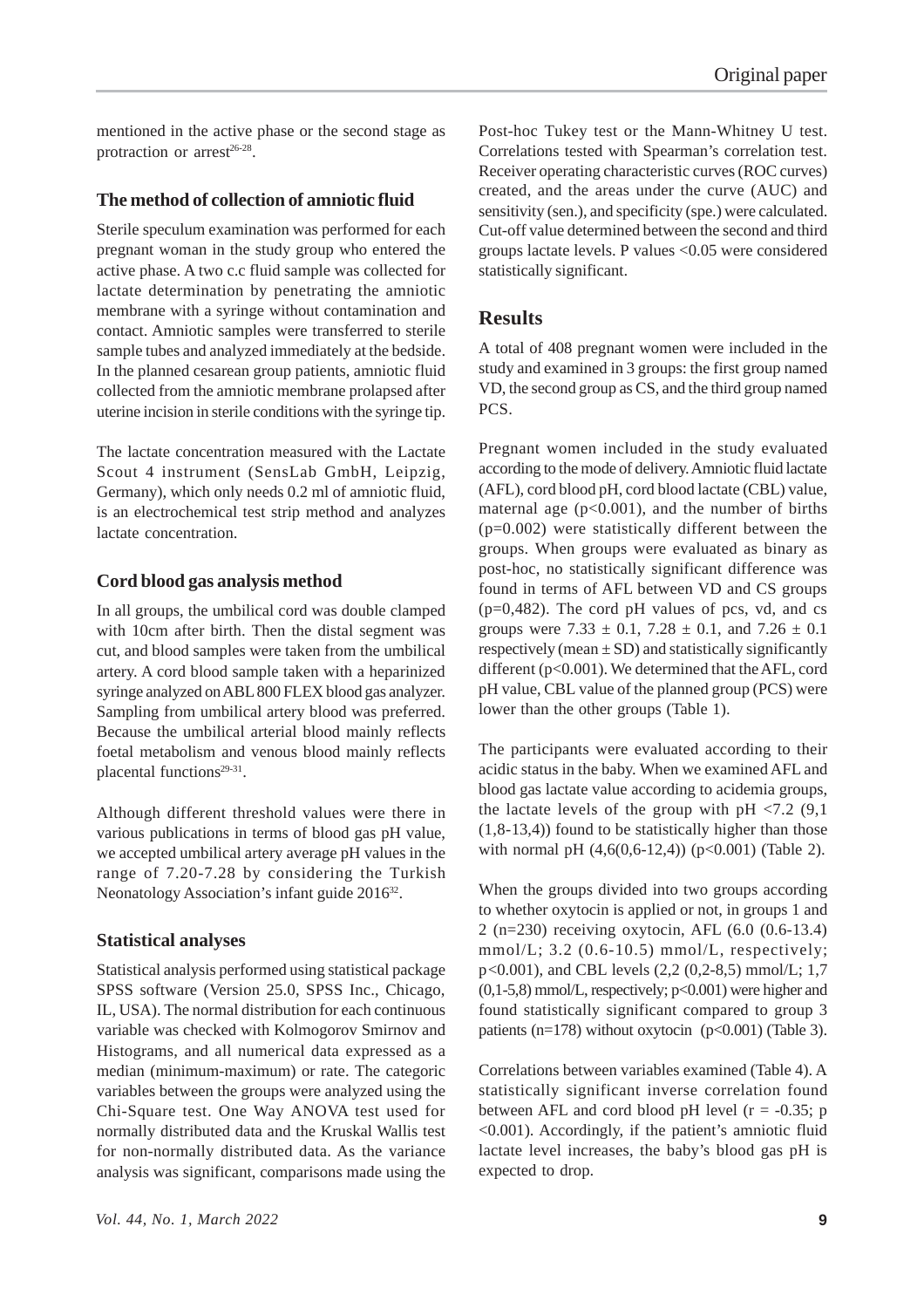A statistically significant positive correlation was found between the AFL and the CBL level and the base gas deficit ( $r = 0.40$  and  $r = 0.24$ , respectively,  $p < 0.001$ ). If the patient's amniotic fluid lactate level increases, blood gas lactate level, and base deficit are expected to increase.

There was a statistically significant inverse correlation between cord blood pH level and blood gas lactate level and base deficit ( $r = -0.57$ ; p<0.001). There was no statistically significant correlation between the baby's blood gas pH level and age, and birth weight (Table 4).

|                                   | <b>VD</b><br>$(n=184)$ | $\mathbf{CS}$<br>$(n=46)$ | <b>PCS</b><br>$(n=178)$ | P       | $\mathbf{P}^*_{\text{VD\&CS}}$ | $\mathbf{P}^*_{\text{v}_{\text{D\&PCS}}}$ | $\mathbf{P}^*_{\text{PCS}\&\text{CS}}$ |
|-----------------------------------|------------------------|---------------------------|-------------------------|---------|--------------------------------|-------------------------------------------|----------------------------------------|
| AFL<br>(mmol/L)                   | 5.9<br>$(0.6 - 12.4)$  | 6,4<br>$(1, 8-13, 4)$     | 3,2<br>$(0,6-10,5)$     | < 0.001 | 0.482                          | < 0.001                                   | < 0.001                                |
| Cord pH                           | $7.28 \pm 0.1$         | $7.26 \pm 0.1$            | $7.33 \pm 0.1$          | < 0.001 | 0.197                          | < 0.001                                   | < 0.001                                |
| Cord Blood<br>Lactate<br>(mmol/L) | 2.2<br>$(0.2 - 8.5)$   | 2.1<br>$(0.3-6.6)$        | 1.7<br>$(0.1 - 5.8)$    | < 0.001 | 0.914                          | < 0.001                                   | 0.004                                  |
| Cord Bas<br>Deficit               | 2.6<br>$(-2.2 - 10.0)$ | 3.1<br>$(0.1-9.5)$        | 2.3<br>$(-0.3-11.7)$    | 0.085   |                                |                                           |                                        |
| Age                               | $25.9 \pm 5.4$         | $27.1 \pm 6.6$            | $29.2 \pm 5.8$          | < 0.001 | 0.354                          | < 0.001                                   | 0.085                                  |
| Parity                            | $1(0-8)$               | $0(0-4)$                  | $1(0-7)$                | 0.002   | 0.081                          | 0.117                                     | 0.002                                  |
| <b>Birth</b><br>Weight<br>(gr)    | $3265.0 \pm 40$<br>3.8 | $3285.5 \pm 43$<br>0.3    | $3315.4 \pm 40$<br>2.3  | 0.498   |                                |                                           |                                        |

| Table 1. Amniotic fluid lactate level (AFL), cord blood gas pH, base deficit and lactate level, age, |  |
|------------------------------------------------------------------------------------------------------|--|
| number of births and birth weight between groups                                                     |  |

p: OneWay ANOVA (mean±SD); Kruskal Wallis (median(min-max)), p\*: Post-hoc tukey; Mann Whitney U test mmol/L: millimoles/liter, gr: gram, AFL: Amniotic fluid lactate

## **Table 2. Amniotic fluid and cord blood gas lactate levels between groups in terms of cord blood acidemia status**

|                             | $pH > 7.2$ (n=361) | $< 7.2$ (n=47)  |         |
|-----------------------------|--------------------|-----------------|---------|
| $AFL$ (mmol/L)              | $4.6(0.6-12.4)$    | $9.1(1.8-13.4)$ | < 0.001 |
| Cord Blood Lactate (mmol/L) | $1.8(0.1-7.0)$     | 4.9 $(1.9-8.5)$ | < 0.001 |

p: Mann Whitney U test (median(min-max)) mmol/L: millimoles/liter, AFL: Amniotic fluid lactate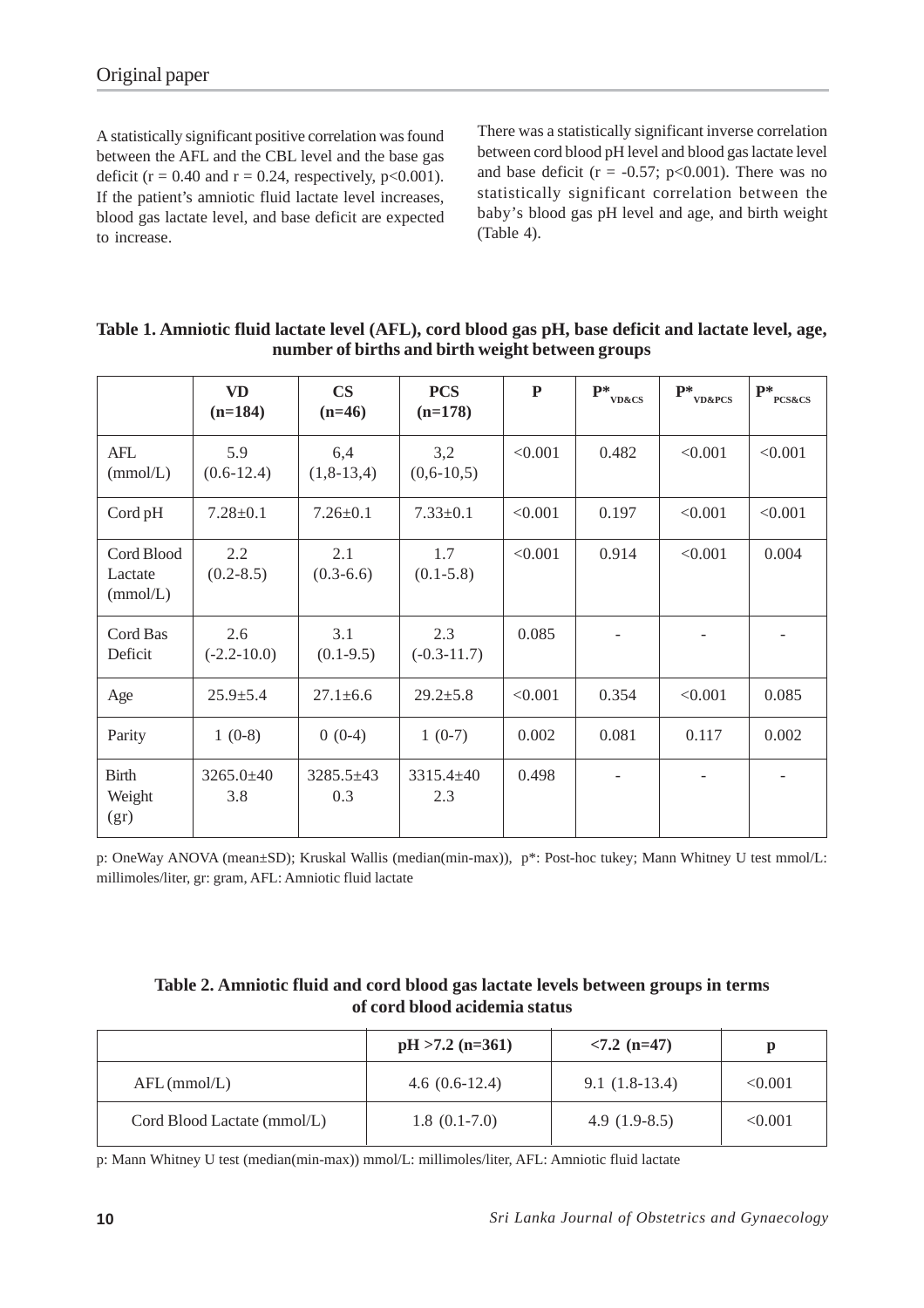## **Table 3. Amniotic fluid lactate level, cord blood lactate and pH levels in groups with and without oxytocin performed**

|                             | Oxytocin        | <b>Non-Performed</b><br>Performed $(n=230)$ | p<br>$(n=178)$ |
|-----------------------------|-----------------|---------------------------------------------|----------------|
| $AFL$ (mmol/L)              | $6.0(0.6-13.4)$ | $3.2(0.6-10.5)$                             | < 0.001        |
| Cord Blood Lactate (mmol/L) | $2.2(0.2-8.5)$  | $1.7(0.1-5.8)$                              | < 0.001        |

p: Mann Whitney U test (median (min-max)) mmol/L: millimoles / liter, AFL: Amniotic fluid lactate

|                     |              | AFL (mmol/L)             | Cord Blood pH |  |
|---------------------|--------------|--------------------------|---------------|--|
| AFL (mmol/L)        | $\mathbf r$  | $\qquad \qquad -$        | $-0.35*$      |  |
|                     | $\, {\bf p}$ | $\overline{\phantom{a}}$ | < 0.001       |  |
| Cord Blood          | $\mathbf r$  | $0.40*$                  | $-0.57*$      |  |
| Lactate (mmol/L)    | $\, {\bf p}$ | < 0.001                  | < 0.001       |  |
| Age                 | $\mathbf r$  | $-0.039$                 | 0.14          |  |
|                     | $\, {\bf p}$ | 0.434                    | 0.054         |  |
| <b>Bas Deficit</b>  | $\mathbf r$  | $0.24*$                  | $-0.32*$      |  |
|                     | $\, {\bf p}$ | < 0.001                  | < 0.001       |  |
|                     | $\Gamma$     | 0.01                     | $-0.002$      |  |
| <b>Birth Weight</b> | $\, {\bf p}$ | 0.952                    | 0.709         |  |
| Parity              | $\mathbf r$  | $-0.03$                  | 0.07          |  |
|                     | $\, {\bf p}$ | 0.503                    | 0.175         |  |

## **Table 4. Analysis of correlation between variables**

Spearman test: p<0.05\*, AFL: Amniotic fluid lactate

If the patient's lactate level is> 4.95, the patient is expected to be in emergency cesarean group (second group) with a probability of 76%, 76.1% sensitivity, and 70.2% specificity (AUC =  $0.760$  (95% CI 0.69-0.83); p<0.001) (Figure 1).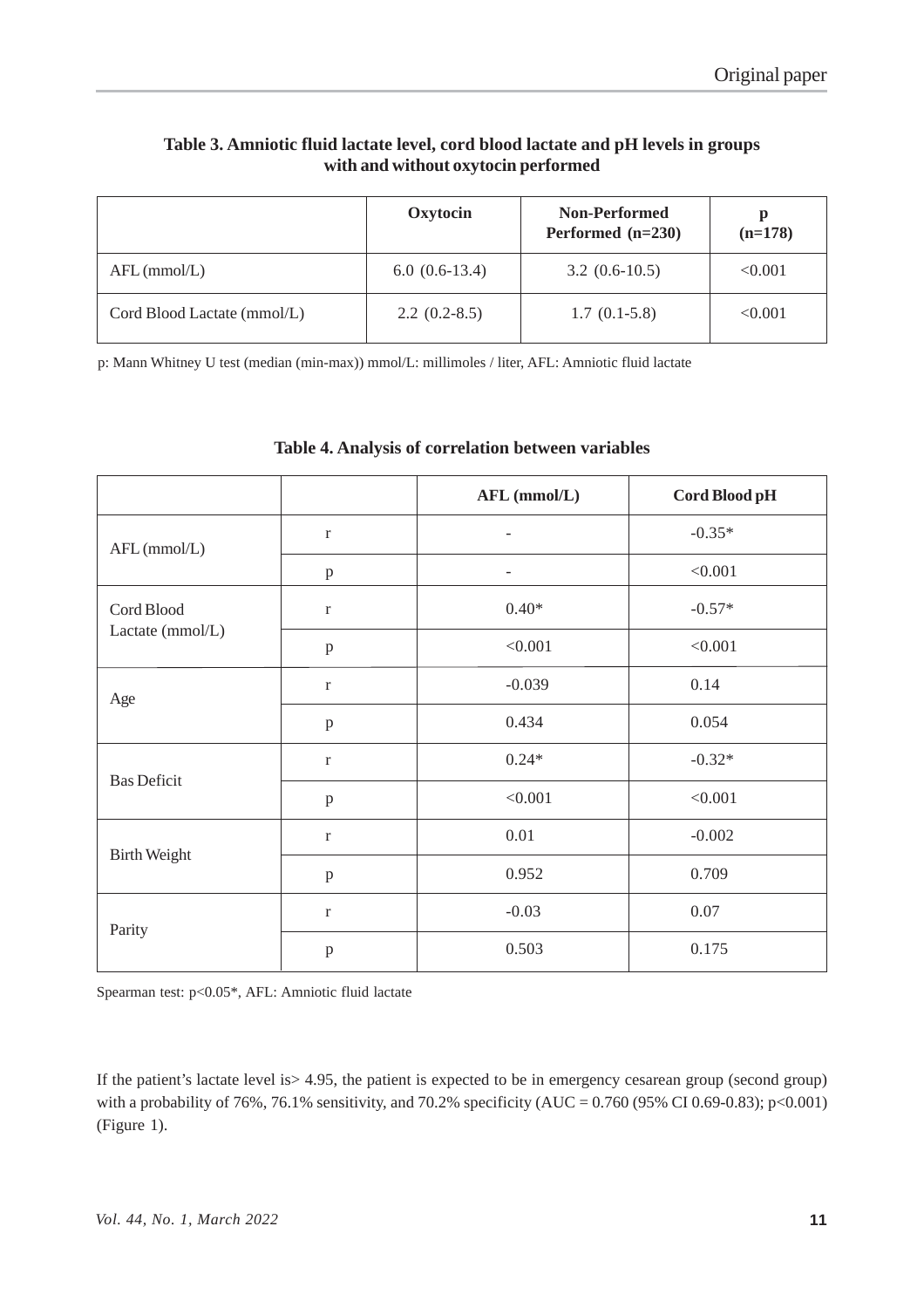

Diagonal segments are produced by ties.

Figure 1. **ROC analyses of amniotic fluid lactate values.**

## **Discussion**

Labor is a physiological process in which pregnancy products (foetus, membranes, umbilical cord, and placenta) are thrown out of the uterus. It is obtained by gradual dilatation of the cervix due to rhythmic uterine contractions' low frequency, intensity, and duration with changes in biochemical connective tissue<sup>28,33</sup>.

Due to uterine contractions during labor, lactate is produced, and pH levels in the tissue decrease. Low pH leads to intracellular acidification and inhibition of  $Ca^{+2}$  channels in myometrial cells<sup>34</sup>. Decreased intake of Ca+2 into muscle means that contraction will be weaker and consequently less active<sup>35</sup>. New studies show a significant relationship between the effect of lactate production, hypoxia, and oxytocin. Lactate level is an essential factor in uterine activity and pathophysiological processes during childbirth $36, 37$ .

The increased AFL level indicates that a more anaerobic and hypoxic environment develops in the contracted uterus, in line with the increased oxytocin dose. While oxytocin use may be significant in lactic acidemia, neonatal evaluation should be done carefully after prolonged induction, prolonged labor, or foetal distress.

In terms of early neonatal lactic acidosis prediction, more large-scale prospective studies are needed in terms of amniotic fluid assessment and the effect of oxytocin induction on this picture. This study suggests that oxytocin should be used with caution in women with high AFL levels at diagnosis.

The effect of the AFL level on labor dystocia has been explained in previous studies with myometrial lactic  $acidosis<sup>8, 14, 37</sup>$ . Irregular contraction pattern in prolonged delivery can lead to lactate accumulation in the myometrium. This buildup can reduce uterine contractions and thus contribute to continued reduced progression<sup>8</sup>. In the delivery process, cesarean delivery occurred in 46 of 230 patients due to dystocia or acute foetal distress. Although the AFL level is higher in the emergency cesarean group than the vaginal delivery group, we did not find a statistically significant difference when we performed a post-hoc analysis between both groups (pVD &  $CS = 0.48$ ). We found the predictive value of AFL low for emergency cesarean delivery. However, in future studies, with more pregnant women, analyzes examining the state of dystocia and foetal distress developed during labor with AFL level can perform.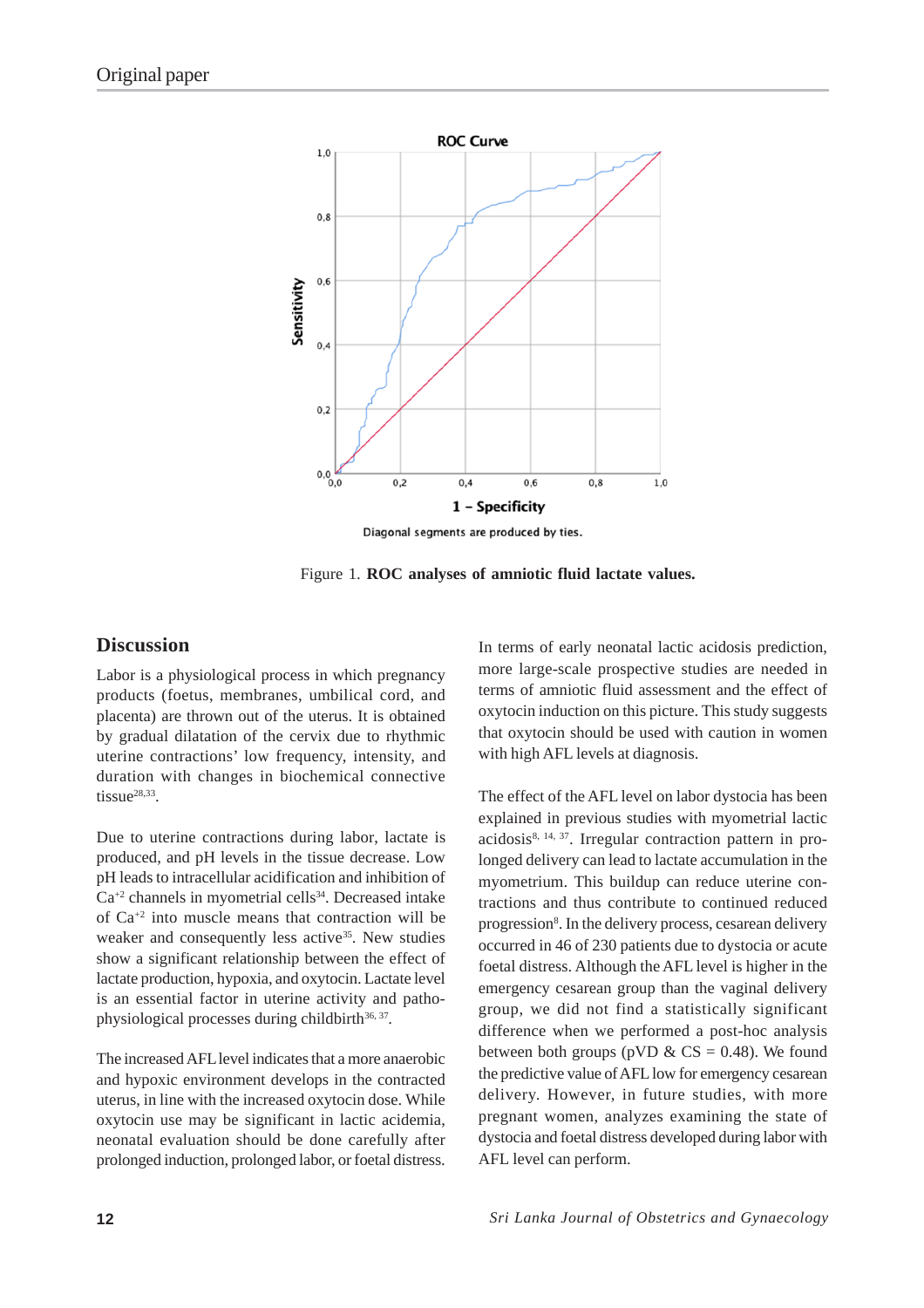In the study of Karlsson et al., 61% of cardiotocography records taken 30 minutes before birth was abnormal, while only 9.4% of them found to be associated with adverse neonatal outcomes at birth. This result shows that the cardiotocography record should not be used as the sole means of foetal surveillance during delivery. There is a correlation with other studies showing the low estimate of abnormal cardiotocography on foetal outcome38, 39. The need for an alternative method for cardiotocography monitoring occurred during labor. Therefore, a newborn's blood pH or lactate analysis is preferred<sup>40</sup>.

In our study, the cord pH values were statistically significantly different between the three groups  $(p \le 0.001)$ . When the groups were evaluated bilaterally in post-hoc, there was no significant difference in cord pH values between vaginal delivery and emergency cesarean groups (p=0.197). When the planned cesarean group was analyzed in pairs with the other two groups, statistically significant differences were found (p<0.001).

Amniotic fluid lactate levels were significantly different between the three groups  $(p<0.001)$ . When the groups were analyzed by binary post-hoc for AFL values, we did not find a significant difference between vaginal delivery and emergency cesarean groups (p=0.482). However, statistically, significant differences were detected when the planned cesarean group was analyzed in pairs with the other two groups  $(p<0.001)$ . When we compared the groups in terms of CBL values, we found statistically significant differences (p<0.001). When these groups were analyzed by binary post-hoc for CBL, we could not detect a significant difference between vd and cs groups  $(p=0.914)$ . However, when the pcs group analyzed with the other two groups as post-hoc binary, they were detected significant differences statistically  $(p<0.001)$ .

As mentioned above, AFL, cord blood pH, and CBL levels used as evaluation parameters for vaginal delivery, emergency cesarean, and planned cesarean groups were determined clinically and statistically different. The hypoxic environment created by labor, the frequency of contractions with oxytocin induction, pain intensity and frequency, stress, and other psychological factors that childbirth can cause in the mother's room may be the factors that may affect this foetal stress environment. Less exposure of pregnant women and babies in the group we have

planned cesarean to hypoxic environment and acidemia can be explained by the factors that we have disabled. However, no statistically significant difference was there in binary analysis between the vd and cs groups. We could explain that the operative delivery was performed quickly after the emergency cesarean decision in pregnant women in labor induction. The foetus was affected by the hypoxic environment for less time.

Neonatal acidemia table is a significant risk factor for early or late neurological morbidity. Early neonatal blood gas parameters, and especially pH values, are essential findings in terms of the development of hypoxicischemic encephalopathy and the progression of the table and long-term results $20, 40, 41$ . We divided the patients into two groups in terms of neonatal acidemia. Amniotic fluid lactate levels and CBL levels higher in the acidemic group (pH  $\langle 7.2 \rangle$  (n=47) than the group without acidemia (n=361) and these differences were statistically significant (p<0.001).

Analysis of amniotic fluid lactate levels and some factors affecting this with more detailed and long prospective studies, which we find significant in terms of neonatal acidemia in neurological morbidity, may help predict and prevent some neurological problems that may develop after birth.

In conclusion, the lactate level in the amniotic fluid may be a metabolic marker of uterine contractions during labor. This test is more valuable for early and late neonatal outcomes, especially in pregnant women who received oxytocin. Umbilical artery pH, base deficit, and lactate levels are predictors of adverse neonatal outcomes, and analysis of lactate concentration in amniotic fluid can give meaningful results in terms of these values before birth. There is a need for studies with more volunteers, with longer-term and late childhood outcomes.

# **References**

- 1. Delbaere I, Cammu H, Martens E, Tency I, Martens G, Temmerman M. Limiting the caesarean section rate in low risk pregnancies is key to lowering the trend of increased abdominal deliveries: an observational study. BMC Pregnancy and Childbirth 2012; 12: 3. doi:10.1186/1471-2393- 12-3.
- 2. Plante LA. Public Health Implications of Cesarean on Demand. Obstetrical & Gynecological Survey.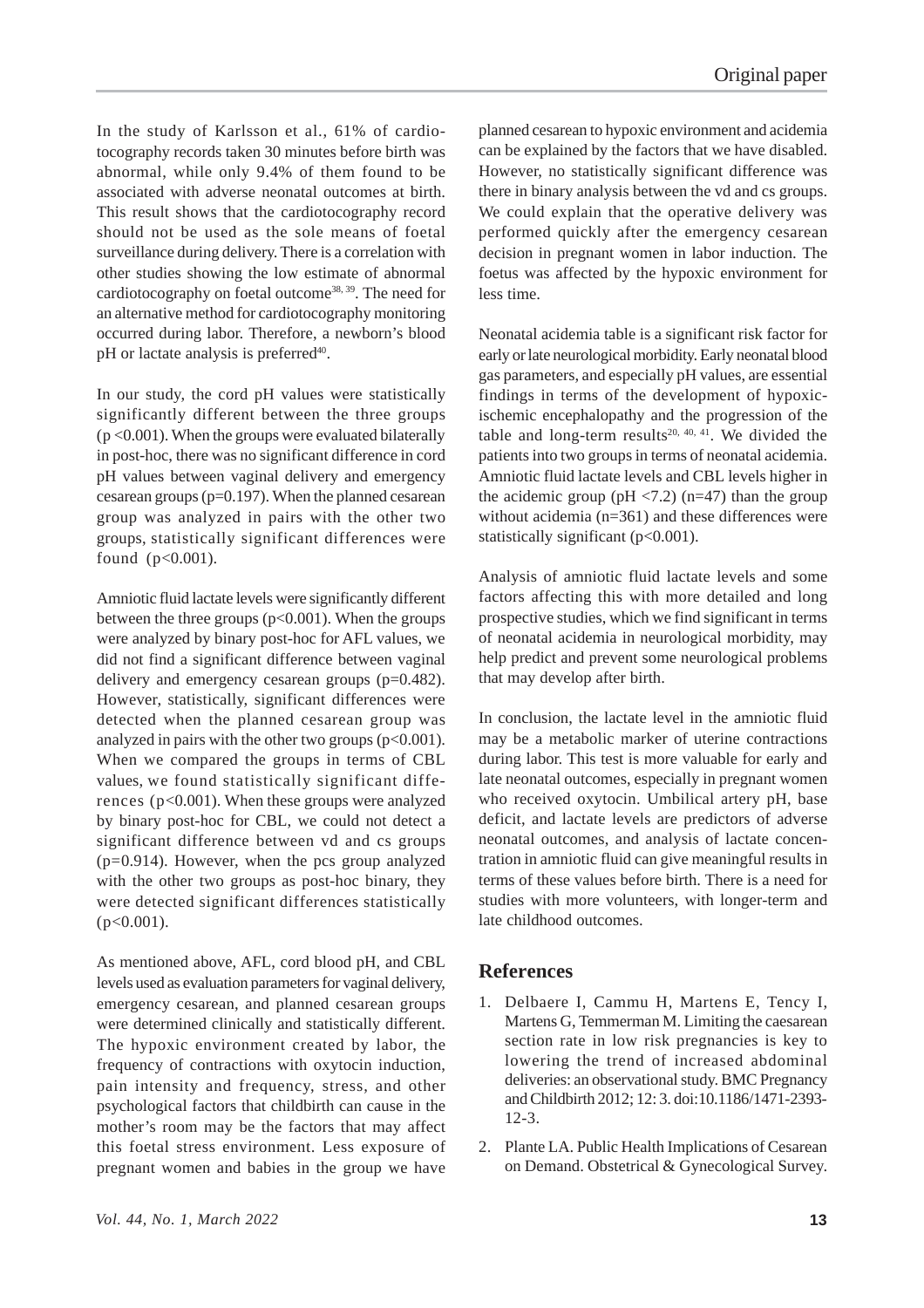2006; 61. https://journals.lww.com/obgynsurvey/ Fulltext/2006/12000/Public\_ Health\_ Implications of Cesarean on Demand.25.aspx.

- 3. Marshall NE, Fu R, Guise J-M. Impact of multiple cesarean deliveries on maternal morbidity: a systematic review. American Journal of Obstetrics and Gynecology 2011; 205: 262. e1-8.
- 4. Organization WH. Maternal Health and Safe Motherhood Programme: progress report: 1993- 1995. Geneva: World Health Organization; 1996.
- 5. Linton A, Peterson MR, Williams T V. Effects of Maternal Characteristics on Cesarean Delivery Rates among U.S. Department of Defense Healthcare Beneficiaries, 1996-2002. Birth 2004; 31: 3-11. doi:10.1111/j.0730-7659.2004.0268.x.
- 6. Villar J, Valladares E, Wojdyla D, Zavaleta N, Carroli G, Velazco A, et al. Caesarean delivery rates and pregnancy outcomes: the 2005 WHO global survey on maternal and perinatal health in Latin America The Lancet. 2006; 367: 1819-29. doi:https:// doi.org/10.1016/S0140-6736(06)68704-7.
- 7. Kalish RB, McCullough L, Gupta M, Thaler HT, Chervenak FA. Intrapartum Elective Cesarean Delivery: A Previously Unrecognized Clinical Entity. Obstetrics & Gynecology. 2004;103. https:// journals.lww.com/greenjournal/Fulltext/2004/ 06000/Intrapartum\_Elective\_Cesarean\_ Delivery A.2.aspx.
- 8. Wiberg-Itzel E, Pettersson H, Cnattingius S, Nordström L. Association between lactate concentration in amniotic fluid and dysfunctional labor. Acta Obstetricia ET Gynecologica Scandinavica 2008; 87: 924-8.
- 9. Wei S, Wo BL, Qi H-P, Xu H, Luo Z-C, Roy C, et al. Early amniotomy and early oxytocin for prevention of, or therapy for, delay in first stage spontaneous labour compared with routine care. The Cochrane Database of Systematic Reviews. 2013; CD006794.
- 10. Bugg GJ, Siddiqui F, Thornton JG. Oxytocin versus no treatment or delayed treatment for slow progress in the first stage of spontaneous labour. The Cochrane database of systematic reviews. 2013; CD007123.
- 11. Wei S-Q, Luo Z-C, Xu H, Fraser WD. The effect of early oxytocin augmentation in labor: a metaanalysis. Obstetrics and Gynecology 2009; 114: 641-9.
- 12. Quenby S, Pierce SJ, Brigham S, Wray S. Dysfunctional labor and myometrial lactic acidosis. Obstetrics and Gynecology 2004; 103: 718-23.
- 13. Parratt JR, Taggart MJ, Wray S. Functional effects of intracellular pH alteration in the human uterus: simultaneous measurements of pH and force. Reproduction 1995; 105.
- 14. Taggart M, Wray S. Simultaneous measurement of intracellular pH and contraction in uterine smooth muscle. Pflügers Archiv 1993; 423: 527-9. doi:10.1007/BF00374951.
- 15. Monir-Bishty E, Pierce SJ, Kupittayanant S, Shmygol A, Wray S. The effects of metabolic inhibition on intracellular calcium and contractility of human myometrium. BJOG: An International Journal of Obstetrics and Gynaecology 2003; 110: 1050-6. doi:https://doi.org/10.1016/S1470- 0328(03)03903-X.
- 16. Wiberg-Itzel E, Pettersson H, Cnattingius S, Nordstrom L. Association between lactate in vaginal fluid and time to spontaneous onset of labour for women with suspected prelabour rupture of the membranes. BJOG: An International Journal of Obstetrics and Gynaecology 2006; 113: 1426-30. doi:10.1111/j.1471-0528.2006.01088.x.
- 17. Åkerud H, Ronquist G, Wiberg-Itzel E. Lactate distribution in culture medium of human myometrial biopsies incubated under different conditions. American Journal of Physiology-Endocrinology and Metabolism 2009; 297: E1414- 9. doi:10.1152/ajpendo.00458.2009.
- 18. Knutzen L, Anderson-Knight H, Svirko E, Impey L. Umbilical cord arterial base deficit and arterial pH as predictors of adverse outcomes among term neonates. International Journal of Gynaecology and Obstetrics: the official organ of the International Federation of Gynaecology and Obstetrics 2018; 142: 66-70.
- 19. Low JA, Lindsay BG, Derrick EJ. Threshold of metabolic acidosis associated with newborn complications. American Journal of Obstetrics and Gynecology 1997; 177: 1391-4.
- 20. Ferreira CS, Melo Â, Fachada AH, Solheiro H, Nogueira Martins N. Umbilical Cord Blood Gas Analysis, Obstetric Performance and Perinatal Outcome. Revista brasileira de ginecologia e obstetricia: revista da Federacao Brasileira das Sociedades de Ginecologia e Obstetricia 2018; 40: 740-8.